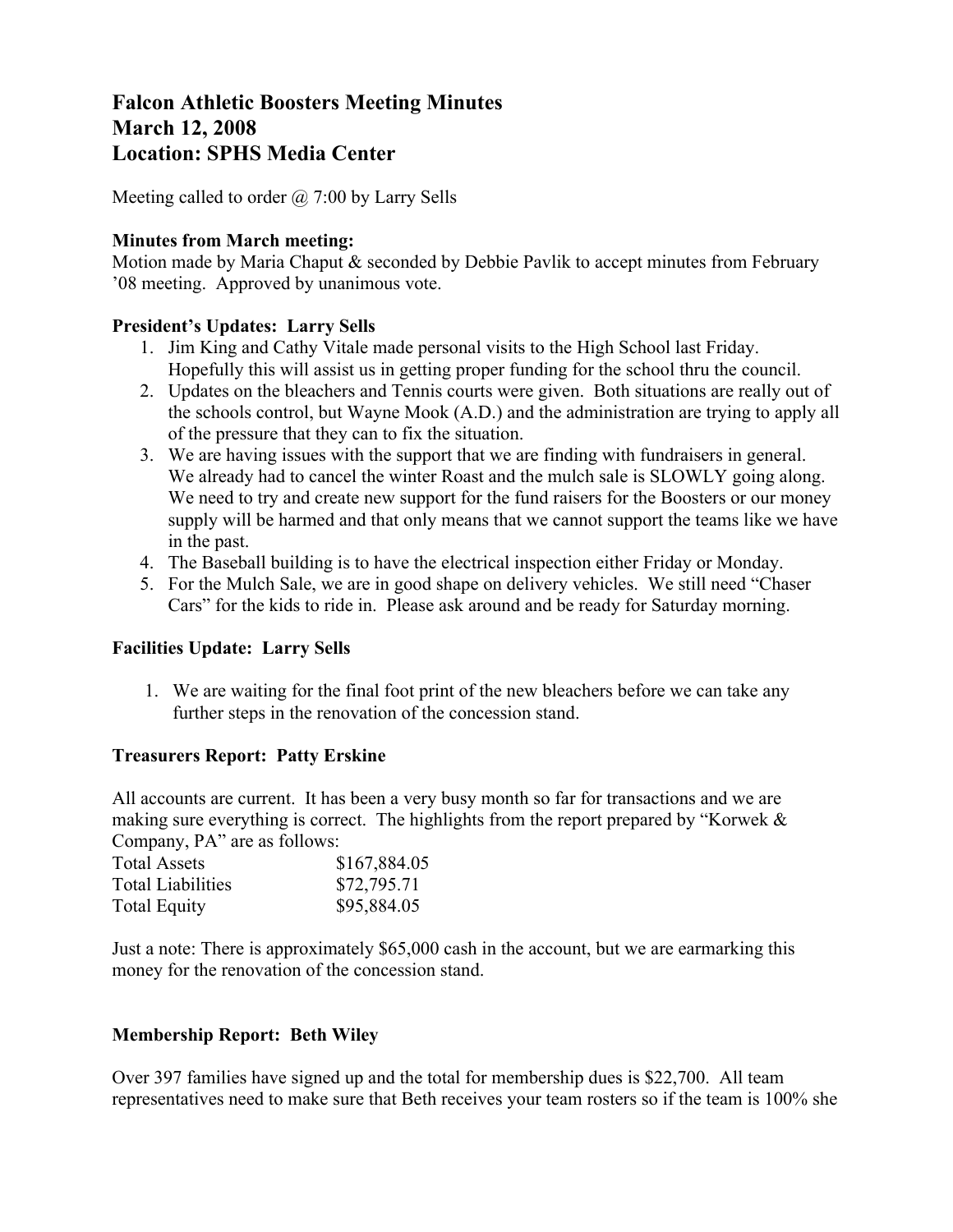can get that money to you ASAP. Spring packets are ready for the team representatives. Packets are in the coach's box if they were not at the last meeting.

## **Concessions Report: Luanne Kerrigan**

*Luanne is looking for more Concession Managers for the spring.* We need to make sure all personnel working in the concession stands are 18 years and older for insurance purposes. Please make sure you are on time and with the required number of people. We are offering more choices for our customers but that means that we probably need more help in the booth to support this endeavor. Luanne has found 2 shoppers for next year. We will be moving into the outside concession booth on March 13. We will be needing help prior to all home games in the preparations for the stand. We are still looking for a runner for the Chic-Fil-A sandwiches.

### **Athletic Director's Report: Wayne Mook**

The following are updates on projects/issues for the Athletic Department:

- 1. Girl's swim team placed  $2<sup>nd</sup>$  in states and first in regionals.
- 2. Boys swim team placed  $9<sup>th</sup>$  in states and  $2<sup>nd</sup>$  in regionals
- 3. Wrestling We still have 4 wrestlers (Zach Shreve, Billy Nichols, Mark Massie, and Jared Planz) alive the state championships. Congratulation's goes to Zach for winning the region championship.
- 4. Girl's basketball made it to the 2<sup>nd</sup> round of regionals before losing to Arundel.
- 5. Boy's basketball is playing in the regional semi-finals against Old Mill.
- 6. Indoor track has recorded a very successful season were the boys placed  $4<sup>th</sup>$  at AA County Championships. The girls finished  $4<sup>th</sup>$  in the county and placed  $8<sup>th</sup>$  in the regional championships.
- 7. The Cheerleading team recorded their highest finish in recent memory by placing  $5<sup>th</sup>$  at the winter cheerleading county championships.
- 8. Update on bleachers: They are to be delivered on 3/13 and 3/14. Home side to be ready by 3/25. Hoping all complete by 3/24.
- 9. Update on tennis courts: Parks and Rec owns the tennis courts. They are still considered under repair. Weather permitting; they are to be complete by 3/30.
- 10. Update on stadium lights: The first 2 fields to get lights will be Meade and Glen Burnie. Right now, there is no more money. More to follow.
- 11. Update on Turf Field: Bids for the first 3 (North County, Arundel, and Annapolis) are due back by May 20. The 2<sup>nd</sup> phase will be addressed in the April board meeting and if passed, will be started in late fall.
- 12. There are 8 MPPSSA scholarships awarded each year. If you are interested, please go into the website and apply.
- 13. We have new coach's for the following teams: Softball, Boys JV Lacrosse, Girls lacrosse, and Varsity Gymnastics.
- 14. The County championships for softball has been moved to Bachman Park.
- 15. Congratulations are in order to the following winter athletes for being selected their team's sportsmanship award winner for this season:

| Boys Indoor Track  | T.J. Cowing  |
|--------------------|--------------|
| Girls Indoor Track | Kate Bollino |
| Boys Swimming      | Josh Heying  |